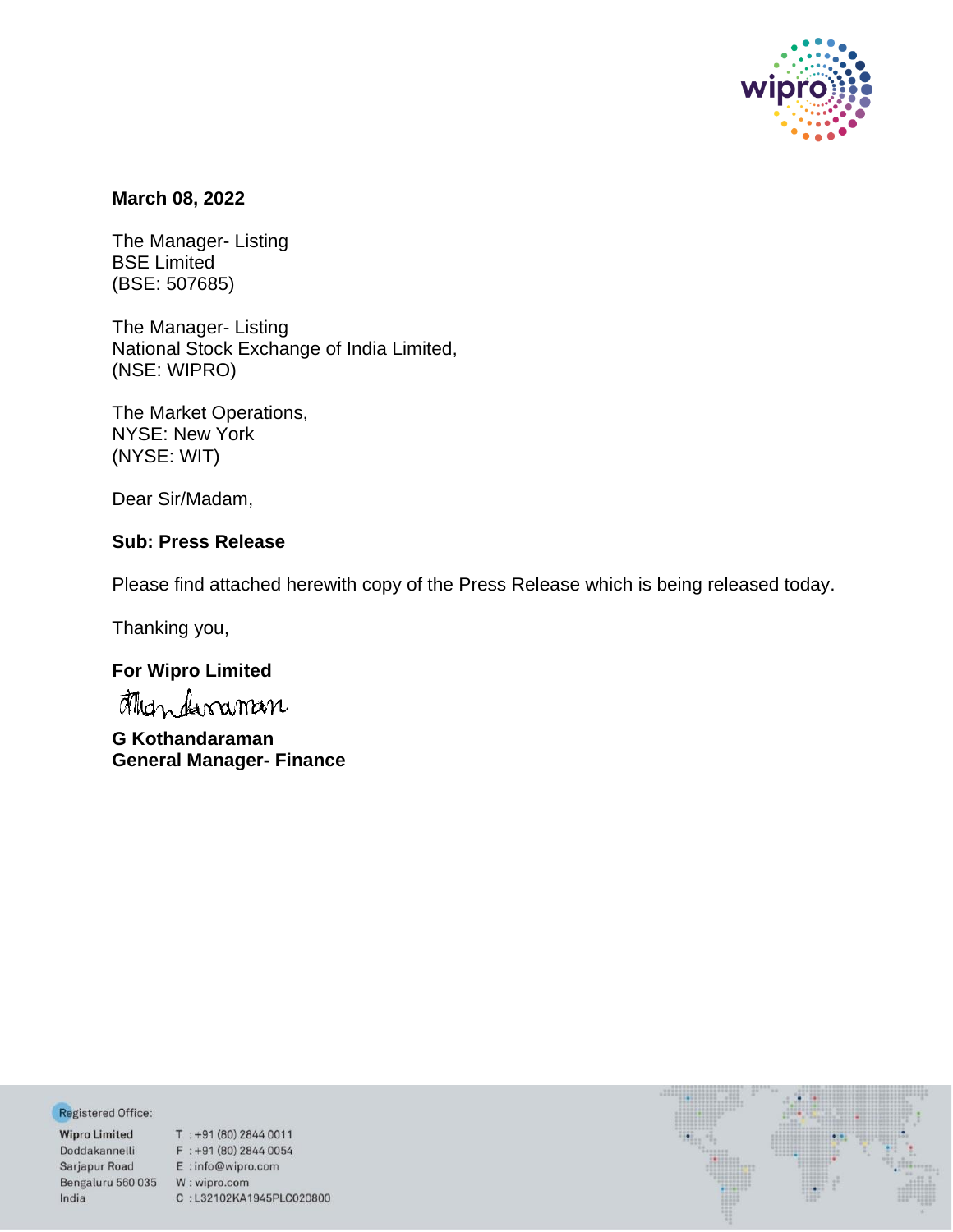

# **Wipro appoints Turki Bin Nader as General Manager and Country Head, Kingdom of Saudi Arabia**

**Riyadh, Saudi Arabia – March 8, 2022:** Wipro Limited (NYSE: WIT, BSE: 507685, NSE: WIPRO), a leading global information technology, consulting and business process services company, today announced the appointment of Turki Bin Nader as General Manager and Country Head for the Kingdom of Saudi Arabia (KSA), one of Wipro's key focus markets in the Middle East region.

Turki will focus on Wipro's vision for business growth, revenue expansion, client and influencer relationships, talent development and brand building in the region. He will also strengthen Wipro's presence across the key industry sectors in KSA through strategic transformational engagements.

Turki is an industry veteran with over two decades of experience in technology-led market development initiatives across various industry sectors in the Middle East. He has a strong track record of leading large digital transformation programs and building high-performing teams. Prior to joining Wipro, Turki was the Regional Head for Saudi Arabia, Kuwait and Bahrain at Tech Mahindra. He has held various leadership roles in Saudi Markets across enterprises like Saudi Aramco, Saudi Telecom and Saudi Arabia Transportation company (SAPTCO).

"I am pleased to welcome Turki Bin Nader as the General Manager and Country Head of Wipro's business in KSA. This region is a strategic focus market for us. I am confident that Turki's leadership and deep understanding of the market will help us meet the growing demands for digital transformation solutions, drive innovation and accelerate our clients' success," said **Mohammed Areff, Country Head and Managing Director, Middle East, Wipro Limited.**

"I am excited to join Wipro at a time when the company is strengthening its leadership in the Middle East and setting new benchmarks in technology and innovation through marquee client engagements. Wipro's strong commitment and alignment to the Saudi Vision 2030 has been a key driver for its growth in the kingdom. I am truly appreciative of the investments that Wipro has made in KSA over the years, especially, our joint venture with Princess Nourah Bint Abdul Rahman University to establish the Women's Business Park in Riyadh. I look forward to leading Wipro's regional expansion as we continue to amplify our investments to be a game-changer in the Saudi IT+ITES industry," said **Turki Bin Nader**.

Turki holds a Master's degree in Industrial Engineering from the University of Miami, Florida, USA. He also holds distinguished certifications in the fields of ICT, Leadership and Strategic Planning. He is based in Riyadh.

Wipro's presence in the Middle East region spans over two decades now. Through these years, the company has collaborated with several leading public and private sector enterprises in UAE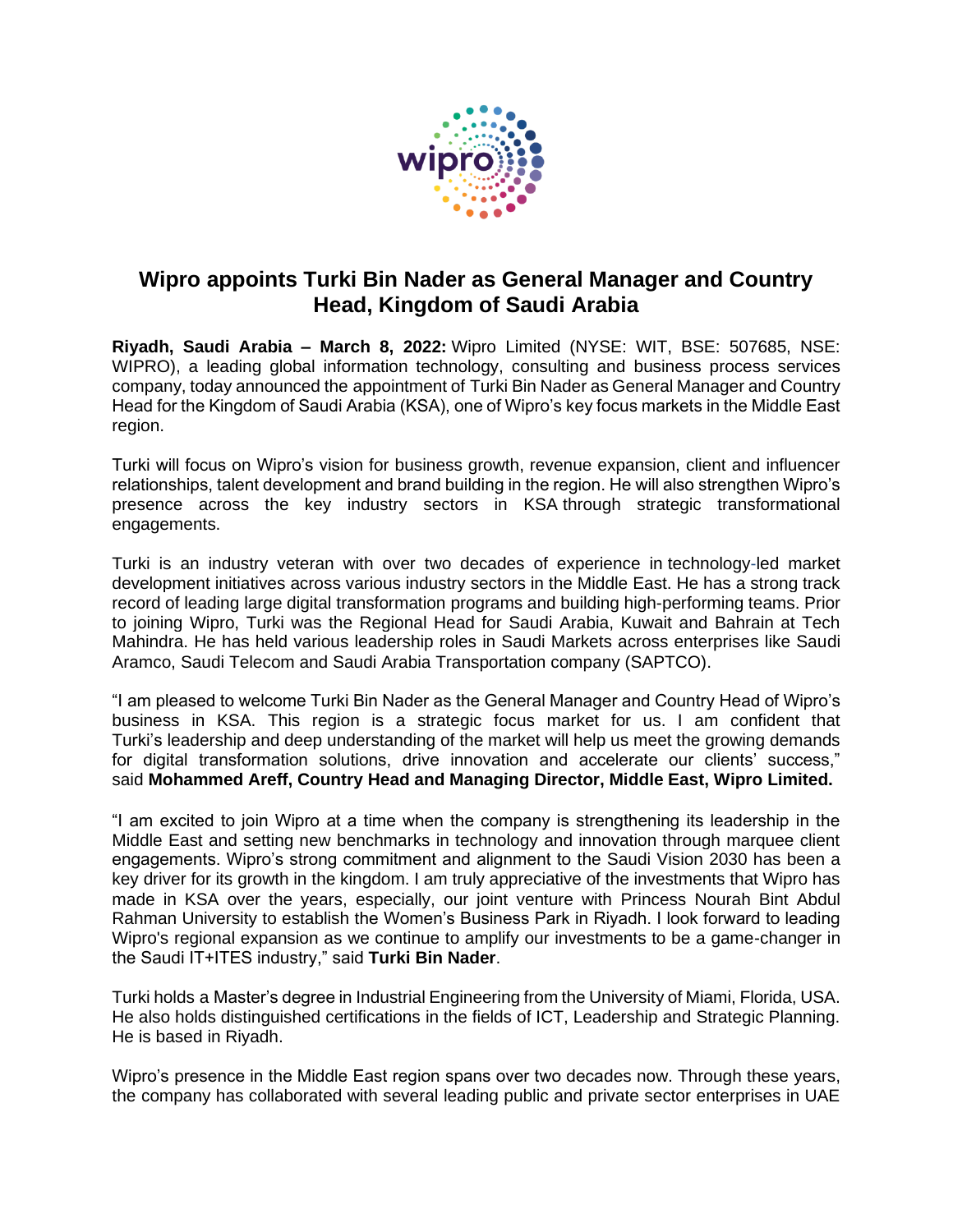and KSA as a strategic partner in their digital transformation journeys. Recognizing the region's enormous growth potential, Wipro has been investing in various technology development initiatives, building local presence with a diverse and tech-savvy workforce, establishing strategic partnerships and setting up innovation hubs and offices in key economic zones. Specifically, KSA (where Wipro operates as 'Wipro Arabia Limited') is a top priority for technology investments and talent development – to align with the KSA Vision 2030, and contribute to the in-Kingdom Total Value Add (iKTVA) program through focused localization activities.

## **About Wipro Limited**

Wipro Limited (NYSE: WIT, BSE: 507685, NSE: WIPRO) is a leading global information technology, consulting and business process services company. We harness the power of cognitive computing, hyper-automation, robotics, cloud, analytics and emerging technologies to help our clients adapt to the digital world and make them successful. A company recognized globally for its comprehensive portfolio of services, strong commitment to sustainability and good corporate citizenship, we have over 220,000 dedicated employees serving clients across six continents. Together, we discover ideas and connect the dots to build a better and a bold new future.

## **Wipro Media Contact:**

Purnima Burman Wipro Limited [purnima.burman@wipro.com](mailto:purnima.burman@wipro.com)

#### **Forward-Looking Statements**

The forward-looking statements contained herein represent Wipro's beliefs regarding future events, many of which are by their nature, inherently uncertain and outside Wipro's control. Such statements include, but are not limited to, statements regarding Wipro's growth prospects, its future financial operating results, and its plans, expectations and intentions. Wipro cautions readers that the forward-looking statements contained herein are subject to risks and uncertainties that could cause actual results to differ materially from the results anticipated by such statements. Such risks and uncertainties include, but are not limited to, risks and uncertainties regarding fluctuations in our earnings, revenue and profits, our ability to generate and manage growth, complete proposed corporate actions, intense competition in IT services, our ability to maintain our cost advantage, wage increases in India, our ability to attract and retain highly skilled professionals, time and cost overruns on fixed-price, fixed-time frame contracts, client concentration, restrictions on immigration, our ability to manage our international operations, reduced demand for technology in our key focus areas, disruptions in telecommunication networks, our ability to successfully complete and integrate potential acquisitions, liability for damages on our service contracts, the success of the companies in which we make strategic investments, withdrawal of fiscal governmental incentives, political instability, war, legal restrictions on raising capital or acquiring companies outside India, unauthorized use of our intellectual property and general economic conditions affecting our business and industry. The conditions caused by the COVID-19 pandemic could decrease technology spending, adversely affect demand for our products, affect the rate of customer spending and could adversely affect our customers' ability or willingness to purchase our offerings, delay prospective customers' purchasing decisions, adversely impact our ability to provide on-site consulting services and our inability to deliver our customers or delay the provisioning of our offerings, all of which could adversely affect our future sales, operating results and overall financial performance. Our operations may also be negatively affected by a range of external factors related to the COVID-19 pandemic that are not within our control. Additional risks that could affect our future operating results are more fully described in our filings with the United States Securities and Exchange Commission, including, but not limited to, Annual Reports on Form 20-F. These